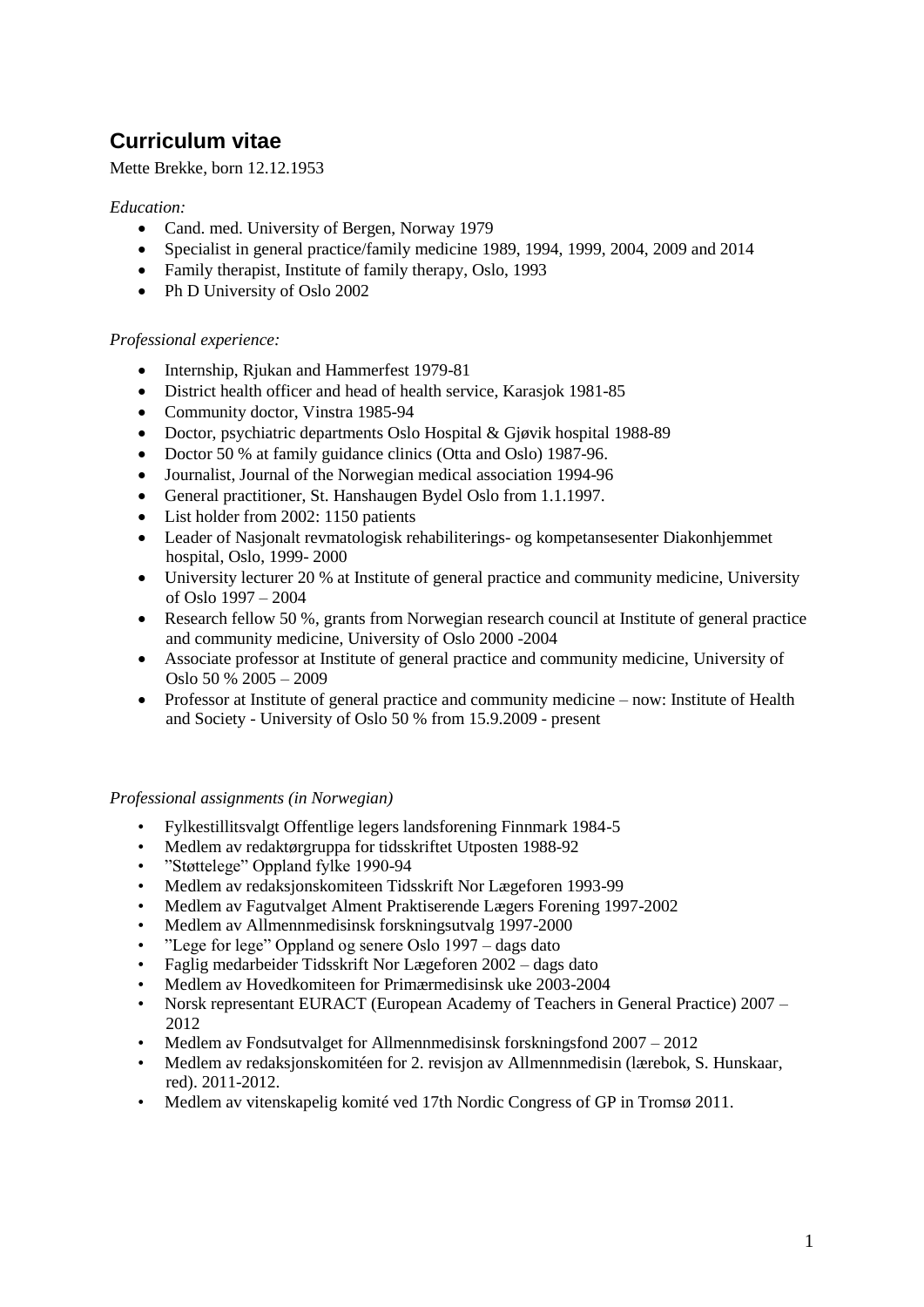*Teaching and teaching administration (in Norwegian):*

- Forelesninger for medisinstudenter fra 1998-dags dato
- Undervisning på grunnkurs i forskning for allmennleger i spesialisering (og på mange andre kurs ad hoc)
- Medlem av semesterutvalget i semester 11 og 12 i medisinstudiet 2007-2012
- Medlem i prosjektgruppe for utarbeidelse av ny eksamensform i semester 12, 2008-2009
- Medlem i prosjektgruppe for revisjon av medisinstudiet ved UiO 2012-13
- Undervisningsleder for allmennmedisin ved medisinstudiet fra høsten 2013
- Medlem av Modulgruppe 1 samt av eksamenskommisjonen i Modul 1 fra høsten 2013

#### *Supervision (2009-2014)*

Rune Eilertsen: 134 patients with acute abdominal pain in general practice – tentative diagnoses and handling. A descriptive study. Medical student. Sole supervisor. Article published 2009.

Axel Vetlesen & Lars Høiby: Livskvalitet hos pasienter i legemiddelassistert rehabilitering – en kvalitativ undersøkelse. Medical students. Sole supervisor. Article published 2010.

Kirsten Sola: An activity-based intervention for obese and physically inactive children organized in primary care – feasibility and impact on fitness and BMI – A one year follow-up study. AFU-stipend. Sole supervisor. Article published 2010.

Torunn B. Eide & Veslemøy Hippe: Compliance with antibiotic treatment in primary health care. AFU-stipend. Sole supervisor. Article published 2012.

Karin Frydenberg: Poor communication on patients' medication across health care levels leads to harmful medication errors. AFU-stipend. Sole supervisor. Articles published 2012.

Ivar Skeie: Somatic health effects of opioid maintenance treatment (OMT). PhD Fellow supervisor. Main supervisor: Helge Waal, fellow supervisor: Morten Lindbæk. Thesis defended 09.11.2012.

Zuhal Rahmani: Antenatal and perinatal care in Afghanistan. Medical student. Sole supervisor. Article published 2013.